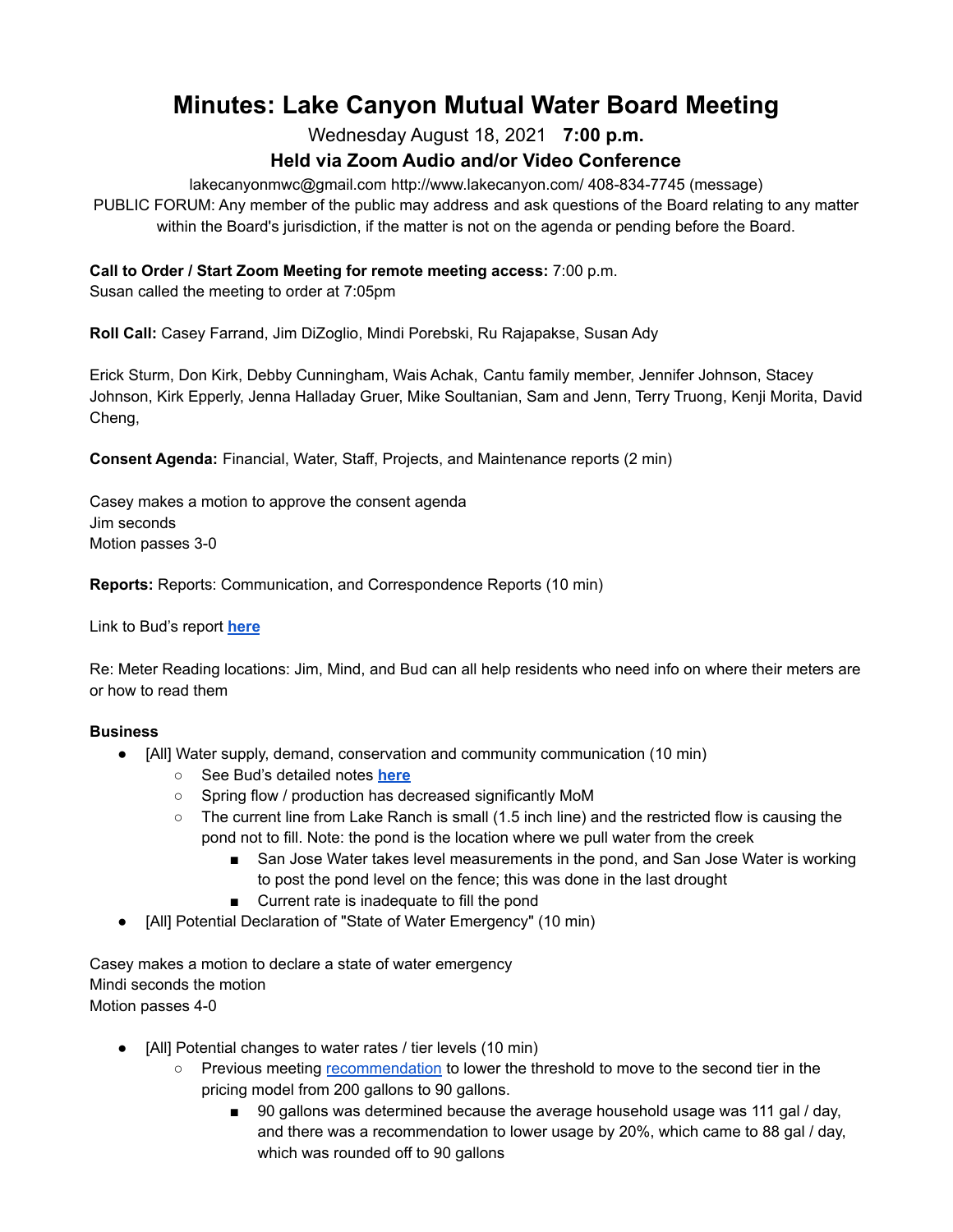- Discuss additional option to add a third tier to provide more flexibility in the model
- Discuss additional option change in the tier rates to include partial cents
- Some actions are already being taken, we have seen change based on communications alone
- Feedback from community member that perhaps this new tier proposal won't have enough impact as cost per household per month, seems small
- A community member asked a question on the timeline to move to San Jose water. There are no current solid plans to move to San Jose water due to cost and other factors.
- $\circ$  Feedback from community member that asking a household using over 200 gallons per day (3) households) to go down to 90 gallons per day is a drastic, 55% decrease
- $\circ$  Feedback from community member that drastic changes are needed, as we need more than 15% conservation from the community, and the actions of some are affecting the rest in that we will all suffer if we have to truck in water
	- We do have an existing relationship with two vendors for trucking in water
- Community member question on recording the meeting, which is not historically done
- This proposal to change rates and/or tiers is a temporary change, not permanent, due to the drought and the need to conserve
- We need to begin changing behaviors, and that takes time. We should build the muscle and seek to change behavior over time.
- Feedback from community member that we are doing too little too late
- In regards to the calculation, the reduction in average usage from 110 gallons to 90 gallons is  $\sim$  20% reduction, and so one option is we could reduce the tier 20% from the 200 gallons threshold to the 160 gallons threshold
	- Request to share medium as well as average water usage
	- Additional option discussed to use 150 gallons threshold to be closer to the 90 gallons usage desired
- Feedback from community member that trucking in water would be very expensive and all community members would pay for it if we all do not conserve drastically now
- $\circ$  Feedback from community member that water status could be helpful (e.g. stage 1 to 5)
- Board is all in agreement we need to make a change beyond voluntary conservation

Jim makes a motion to accept an adjustment to the tier that lowers it from 200 gallons to 150 gallons and review usage after Sunday's meter readings (August 29th 2021) to see if we should follow up before the next scheduled monthly board meeting and adjust our tiers further.

Mindi seconds the motion

Motion passes 3-0

● [Mindi] Review community engagement email (10 min)

Jim makes a motion to mail this to the community Ru seconds Motion passes 3-0

- [Bud] New water pipeline Laurel, Oak and Beardsley: Engineering proposal (10 min)
	- Jim would like to review and compare these proposals
	- There may be an option to bore on Beardsley from Laurel bridge to the front of our Canyon to reduce cost
- [All] Annual Sept. Members Meeting: Confirm proposed dates and details
	- Proposed Sept 11 or 25
		- Sept 25th, Rebecca confirmed her property alongside the creek is available
		- At least 1 board position is open to be filled
		- Mike can assist with virtual meeting and audio
		- Susan to also get buckets, Jim to get burgers, hot dogs, propane, etc